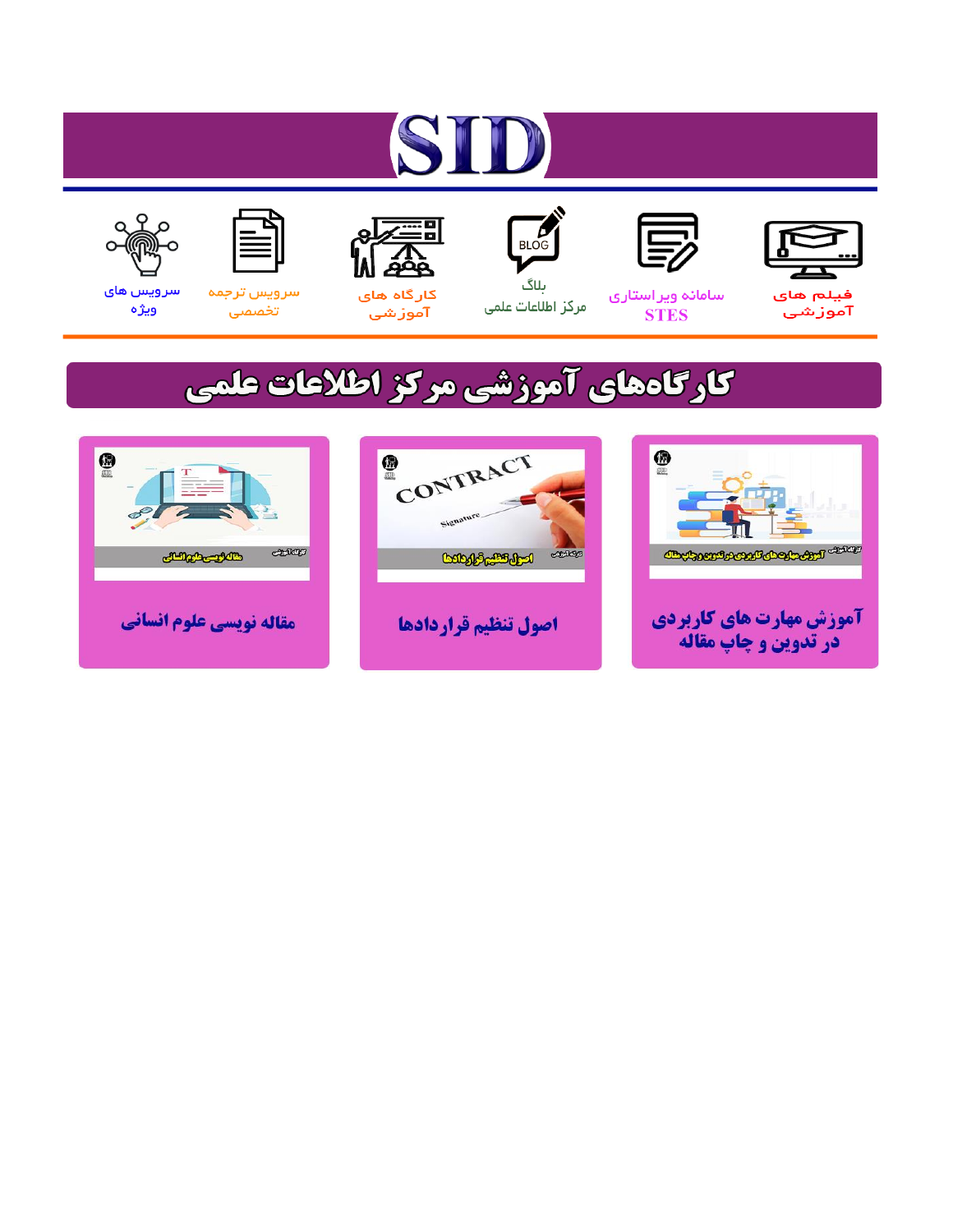

# **Hyperinsulinemic Euglycemia and Intravenous Lipid Emulsion Treatments for Calcium Channel Blocker and Beta Blocker Poisoning: A Report of Two Cases**

\*Sinem Sarı Gökay<sup>1</sup>, Hayri Levent Yılmaz<sup>1</sup>, Rıza Dinçer Yıldızdaş<sup>2</sup>, Özden Özgür Horoz<sup>2</sup>, Özlem Tolu Kendir<sup>1</sup>, Tuğçe Çelik<sup>1</sup>

<sup>1</sup>Çukurova University, School of Medicine, Department of Pediatric Emergency, Adana, Turkey. <sup>2</sup>Çukurova University, School of Medicine, Department of Pediatric Intensive Care, Adana, Turkey.

#### *Abstract*

 Poisoning with calcium channel blockers and beta blockers are associated with high mortality and morbidity rates, especially in children. Treatment of poisoning with these drugs includes administration of atropine, glucagon, calcium and inotropic agents as clinically needed; and newer approaches like hyperinsulinemic euglycemia and intravenous lipid emulsion therapies. We herein present two refractory cases of calcium channel blocker and beta blocker poisoning that underwent hyperinsulinemic euglycemia and intravenous lipid emulsion interventions.

#### **CASE.1**

A 17-year-old female patient has been brought to our setting unconscious and recalcitrantly hypotensive and bradycardic after taking 8 tablets of 90 mg diltiazem hydrochloride and 5 tablets of 500 mg paracetamol + 30 mg caffeine. The patient was given saline, atropine, repeating doses of calcium gluconate, dopamine, noradrenaline, hyperinsulinemic euglycemia treatment, hemodiafiltration, and lipid administration. She achieved a full recovery during follow-up, and was discharged with cure.

#### **CASE.2**

A 17-year-old girl, who developed an unresponsive hypotension after ingesting 12 tablets of 12.5 mg carvedilol,  $6 - 7$  tablets of 450 mg diosmin + 50 mg hesperidin, and  $6-7$  tablets of 10 mg metoclopramide HCl, was treated with saline, glucagon, calcium gluconate, dopamine, noradrenaline, and administration of hyperinsulinemic euglycemia and lipid. The patient responded well to the treatment, and was discharged with cure.

The newer treatment modality of lipid emulsion has been reported to achieve promising results by several reports in the literature; however, there are a limited number of published cases regarding its use in children. Further studies to assess the pediatric utilization of these treatment approaches are needed.

*Key Words*: Beta blockers, Calcium channel blockers, Child, Lipid, and Poisoning.

\*Please cite this article as: Sarı Gökay S, Yılmaz HL, Yıldızdaş RD, Horoz OO, Tolu Kendir O, Çelik T. Hyperinsulinemic Euglycemia and Intravenous Lipid Emulsion Treatments for Calcium Channel Blocker and Beta Blocker Poisoning: A Report of Two Cases. Int J Pediatr 2016; 4(11): 7466-72. DOI: **10.22038/ijp.2018.28390.2467**

<sup>1</sup> <sup>1</sup> Corresponding author: Sinem Sarı Gökay (MD), Çukurova University Faculty of Medicine, Department of Pediatric Emergency Adana , TURKEY.

E-mail: sinemsr@yahoo.com

Received date: Dec.10, 2017; Accepted date: Feb. 22, 2018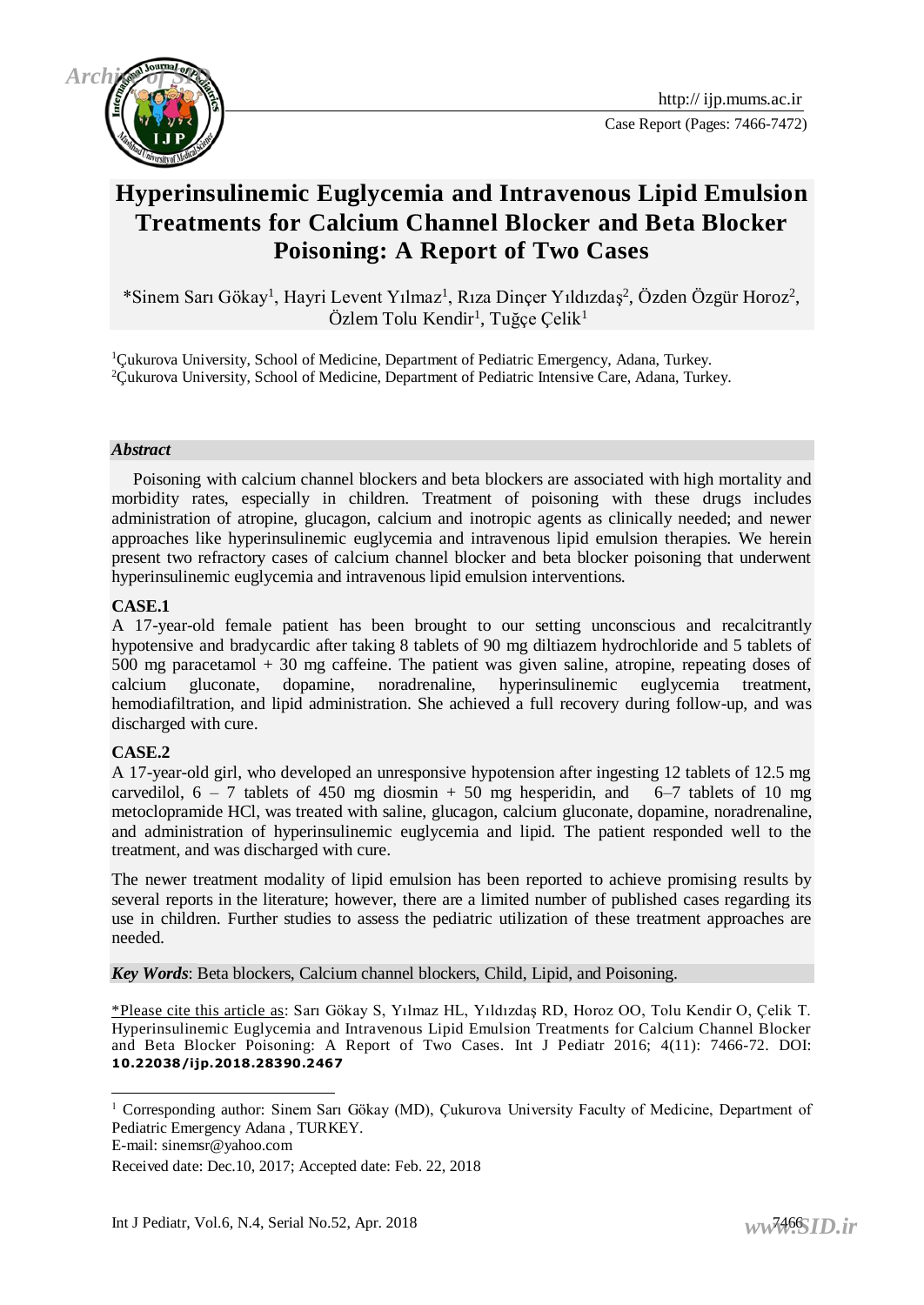### **1- INTRODUCTION**

 Cardiovascular drug poisoning, in particular with calcium channel blockers and beta blockers, causes high mortality and morbidity rates (1). Diltiazem hydrochloride is a nondihydropyridine calcium channel blocker which is widely used for treating arrhythmias, angina pectoris, migraine and hypertension. Notwithstanding that this drug lacks an official approval for its pediatric use, pediatric intoxication cases are common  $(2)$ . Out of a total of 10.031 intoxication cases in America in 2006, 4,086 were reported to be with calcium channel blockers (3). Carvedilol, which is used for treating congestive heart failure, is a highly lipophilic non-selective beta adrenergic blocker with additional alpha-1 adrenergic blockade effects (4).

Although the pediatric effects of carvedilol have not yet been clearly defined, a nineyear study in the USA reported that among 111 carvedilol intoxication cases, 4 showed drowsiness or hypotension (5). Despite its unique pharmacological properties, carvedilol intoxication is treated the same way as intoxication with any adrenergic receptor blockers. Patients may develop hypotension, bradycardia, arrhythmias, bronchospasm, seizures, hypoglycemia or hyperglycemia; and therapies include atropine, glucagon, calcium, inotropic agents, hyperinsulinemia euglycemia, and intravenous lipid emulsion treatment as a novel option (6). Two refractory cases of calcium channel blocker and beta blocker poisoning that underwent hyperinsulinemia euglycemia and intravenous lipid emulsion interventions were discussed in this report.

### **2- CASE REPORT**

### **2-1. Case .1**

Upon her parents' discern, a 17-year-old girl without any previously documented medical problem had been taken to an outside institution approximately two hours after her suicidal ingestion of 8 tablets of 90 mg diltiazem hydrochloride and 5 tablets of 500 mg paracetamol  $+30$ mg caffeine. She had been unconscious at the time of admission, and had been performed a gastric lavage followed by administration of activated charcoal. Her vitals had been as follows: heart rate 75 bpm, blood pressure  $63/20$  mmHg,  $SpO<sub>2</sub>$ 80%. She had been treated with 20 ml/kg saline, 0.6 ml/kg calcium gluconate (10%), and 10 mcg/kg/min infusion of dopamine.

She was referred to our pediatric intensive care unit for further care. At the moment of presentation to our pediatric emergency department about 7 hours after her initial admission, she was unconscious and revealed a body temperature of  $36^{\circ}$ C, a heart rate of 46 bpm, and a blood pressure of 60/40 mmHg. She was loaded with 10 ml/kg saline and given 0.6 ml/kg calcium gluconate. Upon persistence of hypotension despite two consecutive administrations of 1 mg atropine, noradrenaline (0.2mcg/kg/min), and dobutamine (10mcg/kg/min) infusions were initiated. Her heart rate increased from 46 bpm to 69 bpm, and blood pressure raised to normal limits for duration of 10 minutes, after which the patient went hypotensive again.

Complete blood count, serum biochemistry and arterial blood gas analyses results were as follows: hemoglobin 10.3 g/dl; WBC 26,900 /mm<sup>3</sup>; platelets 341,000 /mm<sup>3</sup>; glucose 246 mg/dl; BUN 20 mg/dl; creatinine 1.95 mg/dl; Na 136 mEq/L; K 3.7 mEq/L; AST 16 U/L; ALT 9 U/L; CK-MB 2.8 ng/ml; troponin I 0.02 ng/ml; total Ca/ionized Ca 9.6/1.13 mg/dl; blood pH 7.08; PaO<sup>2</sup> 79.1 mmHg; PaCO<sup>2</sup> 36.5mmHg;  $HCO<sub>3</sub>$  9.7 mmol/L; base excess -17.6; lactate 10.7mmol/L. The 8<sup>th</sup> hour serum paracetamol concentration was 1.3mcg/ml.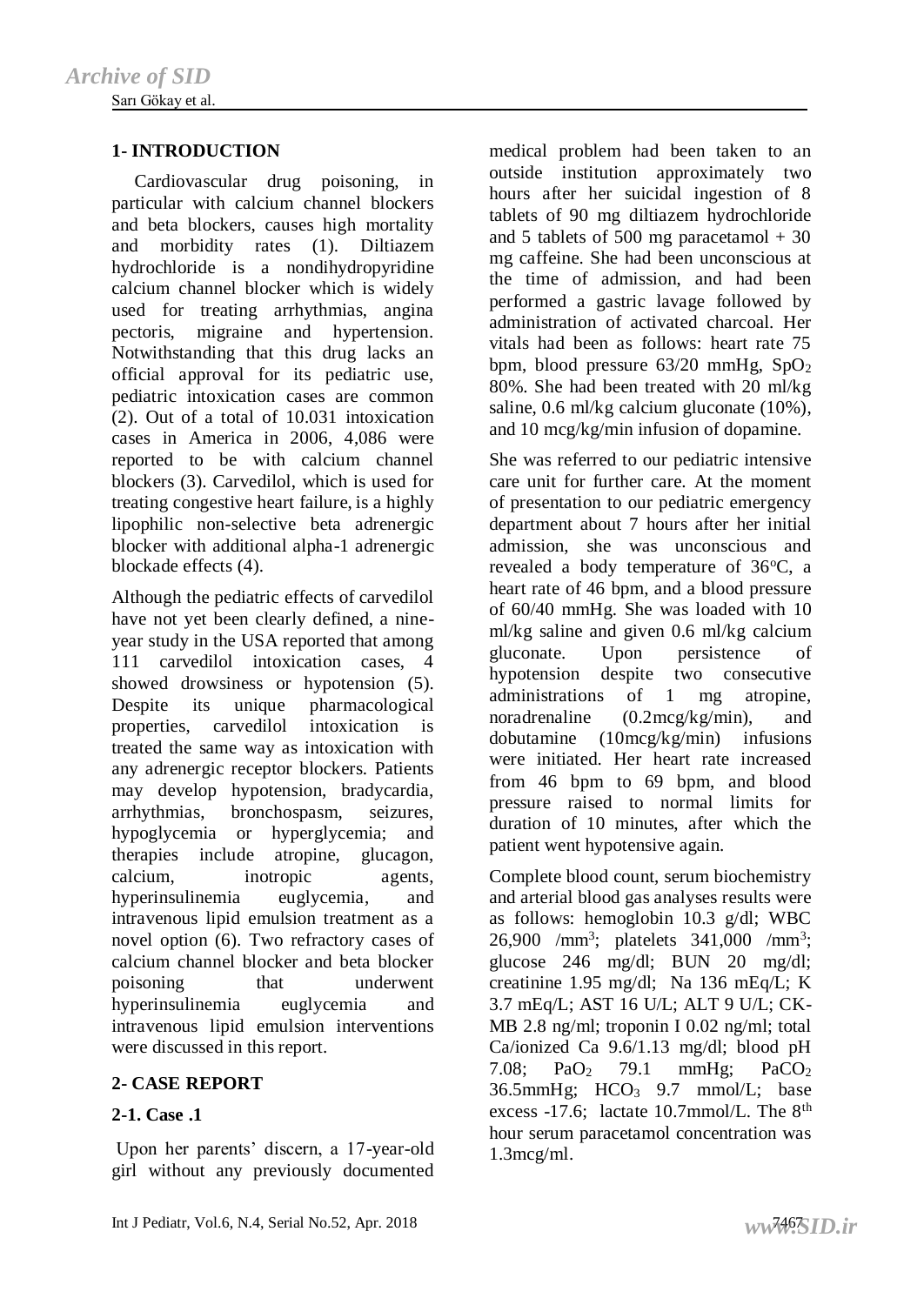The patient was taken into to our pediatric intensive care unit and revealed a PRISM II (complete words) score of 55 (99.9%), PIM score of 93.9% and PELOD of 42 (99.3%). She was placed on mechanical ventilator. Upon detection of activated charcoal particles within the tracheal aspirate material, cefoperazone was commenced for a presumed diagnosis of aspiration pneumonia. Repeating doses of 0.6 ml/kg infusion of calcium were implemented, and a hyperinsulinemia euglycemia intervention was started with 0.5 U/kg insulin and 0.5 g/kg/hour glucose. Her pupils were dilated without any response to light.

An adrenaline infusion of 0.4 mg/kg/min was commenced for hypotension and persistent metabolic acidosis. During the follow-up, doses of infused inotropes were increased and 0.2 mg/kg/min milrinone infusion was commenced. A glucagon loading dose of 0.1 mg/kg/hour, followed by 0.07 mg/kg/hour maintenance infusions were given. The patient's metabolic acidosis persisted despite infusing bicarbonate and hemodiafiltration was started. Two hours after the onset of hemodiafiltration, 100ml ClinOleic (AUST R) 20% lipid emulsion was intravenously pushed. Starting about 5 minutes after the lipid bolus, a 1-hour infusion of 200ml and another 1-hour infusion of 500ml lipid emulsion were administered consecutively.

Bradycardia was completely resolved, and blood pressure and metabolic acidosis showed some amelioration within 1 hour after the initial intravenous bolus of lipid. Five and 9 hours after intravenous lipid push, metabolic acidosis recovered and blood pressure went within normal limits, respectively. Serum lactate concentration, which was 16mmol/L at the time of lipid loading, reduced to 2.7mmol/L after 11 hours. Hemodiafiltration circuits occluded and the procedure was therefore ceased by the 16<sup>th</sup> hour of lipid treatment. Echocardiographic examination revealed

second day, plasmapheresis was performed. Her vital signs stabilized and inotropes gradually stopped after 48 hours of hospitalization. She was extubated on the  $3<sup>rd</sup>$  day. Follow-up did not reveal any additional problems. She was referred to our pediatric emergency follow-up care ward on day 7. She underwent a final consultation with the pediatric psychiatry department, and discharged home on the 9 th day with cure, after scheduling her outpatient control visits. **2-2. Case .2** A 17-year-old female patient with no previously known medical problem was

an ejection fraction (EF) rate of 64% on the first day of hospitalization, while she was under inotropic support. On the

taken to our pediatric emergency department by her parents about 2 hours after taking 12 tablets of 12.5mg carvedilol, 6- 7 tablets of 450mg of diosmin +  $50mg$  hesperidin, and 6- 7 tablets of 10mg metoclopramide hydrochloride for suicidal purposes. The patient underwent a gastric lavage, was monitored and given oxygen with reservoir oxygen mask. She was in confusion with a Glasgow Coma Scale score of 13. Her vitals were as follows: body temperature  $36.5$ <sup>o</sup>C, heart rate 55 bpm, respiratory rate 20/min, blood pressure 75/50 mmHg, SpO2 100%. She was given a 20 ml/kg saline for hypotension. Her heart rate increased to 71 bpm; however, hypotension persisted. Intravenous 5 mg glucagon was loaded and a 5 mg/hour glucagon infusion was commenced. She received 3 courses of 0.6 ml/kg calcium gluconate (11 mg/kg). Upon persistence of hypotension, an insulin-glucose regimen of 0.1 U/kg/hour insulin and  $0.5$  g/kg glucose, along with 10 mcg/kg/min dopamine and 0.1 mcg/kg/min noradrenaline was added to the treatment. Glucagon had to be stopped by the  $2<sup>nd</sup>$ hour of infusion since it ran out of the hospital stocks. Her blood pressure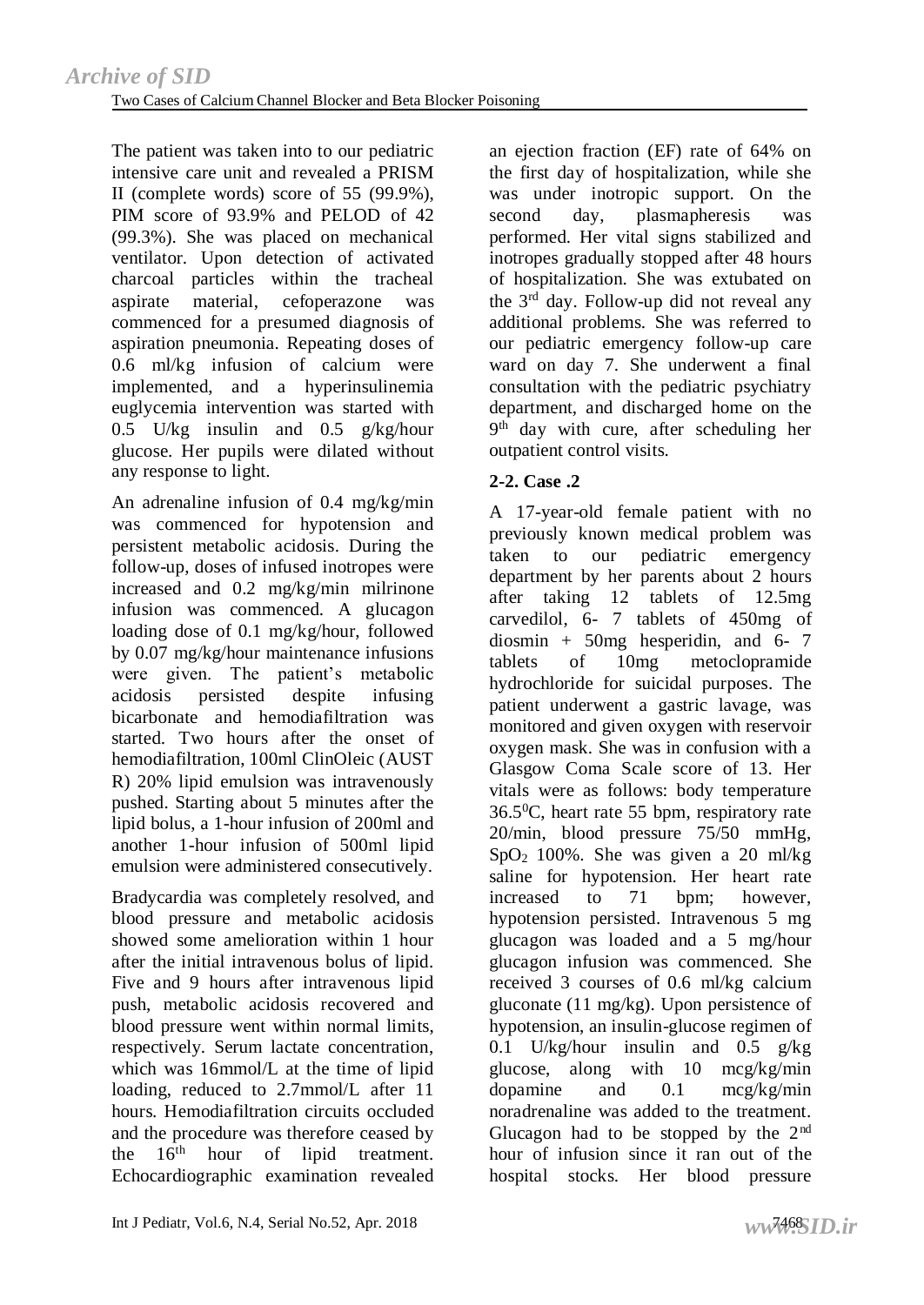#### Sarı Gökay et al.

recovered by the 3<sup>rd</sup> hour of admission; however, hypotension developed again after 3 hours. Another course of 10 ml/kg saline was given as required according to the fluid balance charts, and ClinOleic (AUST R) lipid emulsion (20%) with a volume of 1.5 ml/kg was intravenously pushed. Her blood pressure increased to normal levels within 30 minutes, and no additional infusion was needed. About 4 hours after stopping glucagon and 3 hours after the lipid treatment, another course of hypotension occurred. She revealed a blood pressure of 87/53 mmHg, and a blood glucose concentration of 33 mg/dl. She got an intravenous push of 2 ml/kg 10% dextrose, and was given a fluid resuscitation to maintain her blood levels between  $100 - 200$  mg/dl.

After a normotensive period, she went hypotensive again and was given another course of glucagon (8 hours after the initial glucagon treatment). Her laboratory results upon admission were as follows: WBC 7.530 /mm<sup>3</sup>; hemoglobin  $10.9$  g/dl; platelets 343.000 /mm<sup>3</sup>; glucose 112 mg/dl; BUN 8 mg/dl; creatinine 0.69 mg/dl; Na 136 mEq/L; K 3.8 mEq/L; AST 20 U/L; ALT 11 U/L; CK-MB 0.6 ng/ml; troponin I 0,003 ng/ml; total Ca/ionized Ca 9.5/1.21 mg/dl; blood pH 7.39; PaO<sub>2</sub> 79.8 mmHg;  $PaCO<sub>2</sub>$  36.4 mmHg;  $HCO<sub>3</sub>$ 227mmol/L; base excess -2.2. The patient was referred to our pediatric intensive care unit for close monetarization and further care. Upon her vitals' being stable, supportive treatments gradually stopped 24 hours after the ingestion of intoxicating agents. Upon recovering completely without any complications, she was discharged home with cure.

### **4- DISCUSSION**

 Intravenous lipid emulsion therapy was initially used in treating local anesthetic poisoning, and has been recently being recruited for the treatment of intoxications with various lipophilic drugs

such as calcium channel blockers, beta blockers, tricyclic antidepressants, several other antidepressants and antipsychotics (7, 8). Regarding the pharmacokinetic characteristics of the intoxicating agents in our cases, carvedilol is highly lipophilic with a plasma protein binding rate of 98- 99%, whereas diltiazem hydrochloride is bound 70-80%. There are several published case series in the literature (Table.1) (9-15). Although its exact mechanism of action is not clear, lipid emulsion is thought to exert its effects through (1) driving the drug towards the plasma, thus diminishing the tissue drug levels and toxicity, (2) supplying an energy resource for the damaged myocardial tissue when used in higher doses, (3) acting on the sodium channels, and (4) performing inotropic effects through calcium channel activation (16, 17). There are limited data regarding the use of lipid treatment for calcium channel blocker and beta blocker poisoning in children. Sebe et al. reported two cases of carvedilol intoxication: the first being a 23-year-old patient with hypotension and bradycardia after taking 750mg carvedilol, who was successfully treated with glucagon and three courses of 3 mg/kg lipid; the second being a 26 year-old patient, who ingested 625mg carvedilol, developed hypotension and responded well to glucagon and 1.5 ml/kg lipid administration (18).

Similarly, Barton et al. reported a case that developed cardiorespiratory arrest due to beta-blocker intoxication, and successfully resuscitated and treated with hyperinsulinemia euglycemia and lipid administration without any debilitating complications (19). Although a definitive consensus for dosing of lipid treatment is yet to be established, it is suggested to perform an initial 1.5 ml/kg bolus, which is to be repeated once and to be maintained through 0.25 ml/kg infusions in case of unresponsiveness (20). Montiel et al. used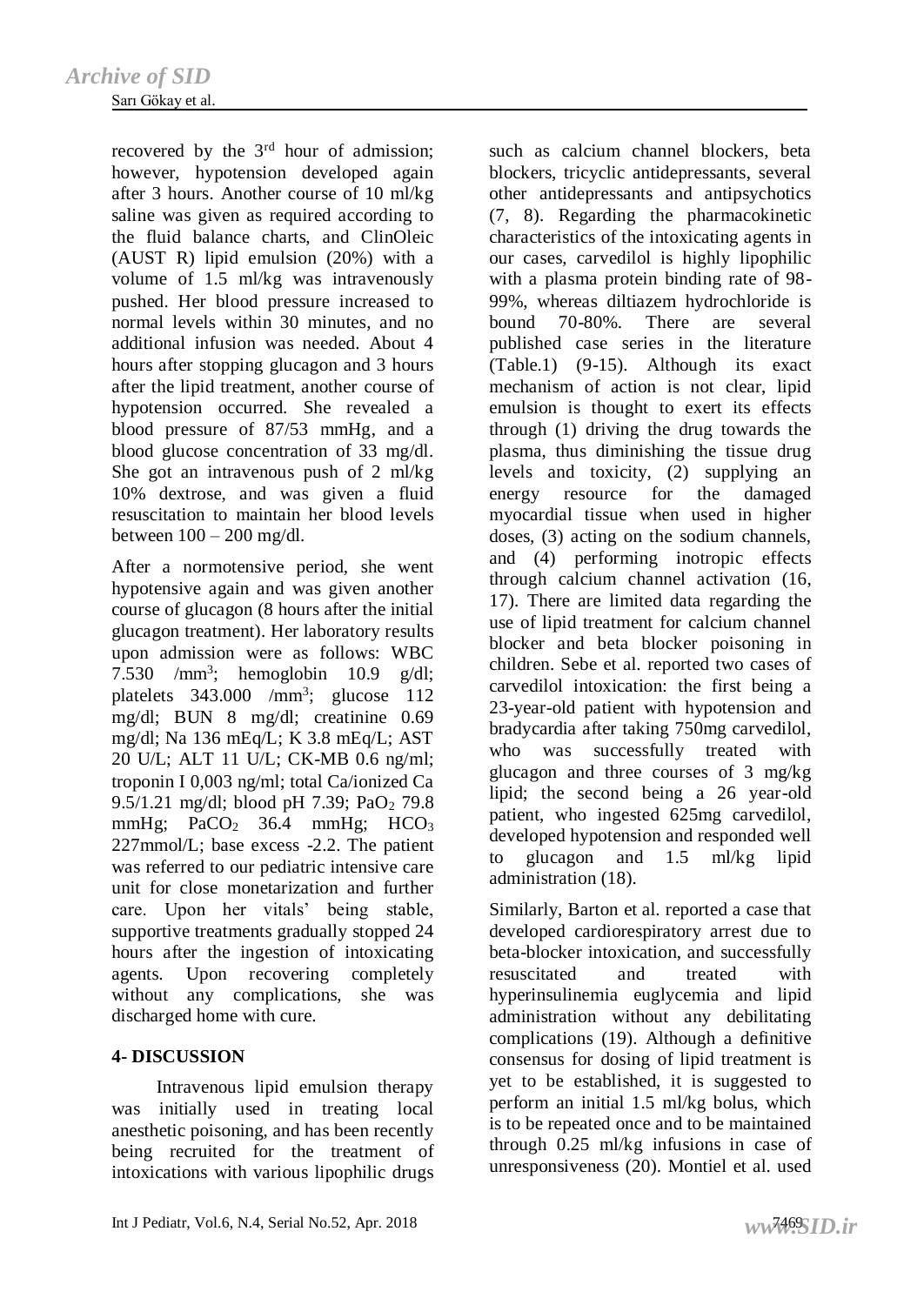a 20% lipid emulsion with an initial loading dose of 1.5 ml/kg and a maintenance dose of 0.25 ml/kg for treating an 18-year-old patient who showed hypotension, tachycardia, respiratory failure and hyperglycemia due to diltiazem poisoning. They reported that her vital signs recovered to normal within an hour, and the needs for norepinephrine and hyperinsulinemia euglycemia applications lessened (10). Durak et al. similarly reported a rapid clinical recovery within 30 minutes after administration of hyperinsulinemia euglycemia and 1.5ml/kg lipid in a 13-year-old case showing hypotension and bradycardia due to carvedilol and verapamil poisoning (9).

Despite the implementations of glucagon, hyperinsulinemia euglycemia and inotropic agents, our cases both showed unresponsive courses of hypotension, for which 1.5 mg/kg lipid treatment were commenced. Our first patient needed a post-loading infusion for 2 hours for severe hypotension and bradycardia; whereas a single loading dose initially sufficed for our second case. Nevertheless, hypotension reemerged in our second patient during follow-up, which may be due to the indispensable cessation of glucagon infusion for it could not be provided, or not maintaining the patient with a further lipid infusion, which may further lead to an insufficient tissue clearance and rebound drug effects.

Reports of successfully treated cases with a single dose lipid treatment are available in the literature. However, a post-loading infusion is warranted for the unresponsive cases. In addition, the literature lacks any clear suggestions regarding lipid administration in the clinically deteriorated patients during follow-up. Upon complete recovery of their vital signs, supportive interventions were gradually stopped and

both our cases were discharged with cure.

Lipid administration possesses several adverse effects such as infections, pancreatitis, anaphylaxis, thrombophlebitis and interference with laboratory parameters. However, these adverse effects are not marked when lipid is used for treating intoxications (1). Lipid treatment led to changes in laboratory parameters and obstruction in hemodiafiltration in case 1; whereas, no adverse effects occurred in case 2. The newer treatment modality of lipid emulsion has been reported to achieve promising results in several papers in the literature; however, further studies to assess the pediatric utilization of this treatment method are warranted.

## **5- CONCLUSIONS**

 The newer treatment modality of lipid emulsion has been reported to achieve promising results in several papers in the literature; however, further studies to assess the pediatric utilization of this treatment method are warranted

# **6- CONFLICT OF INTEREST:** None.

# **7- ABBREVIATION**

SpO<sub>2</sub>: Peripheral oxygen saturation, Bpm: Beats per minutes, WBC: White blood cell, BUN: Blood Urea Nitrogen, AST: Aspartate aminotransferase, ALT: Alanine aminotransferase, CK-MB: Creatine kinase-myocardial band, Ca: Calcium, PaO<sub>2</sub>: Partial pressure of oxygen, PaCO2: Partial pressure of carbon dioxide, HCO3: Bicarbonate, PRISM II: Pediatric Risk of Mortality score II, PIM score: Pediatric Index of Mortality, PELOD: Pediatric logistic organ dysfunction,

AUST R: Australia,

Na: Sodium.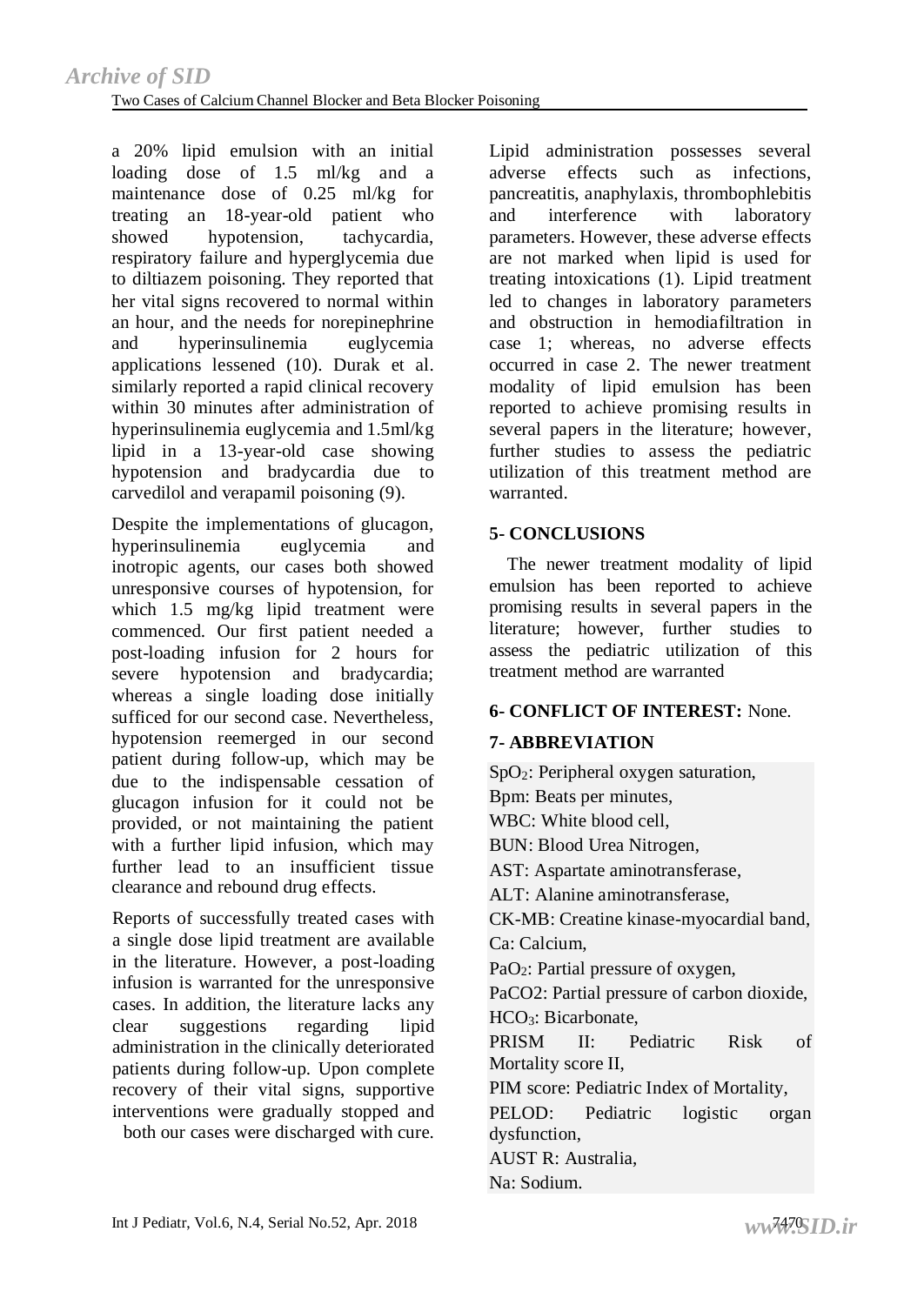Sarı Gökay et al.

#### **8- REFERENCES**

1. [Watson WA1](https://www.ncbi.nlm.nih.gov/pubmed/?term=Watson%20WA%5BAuthor%5D&cauthor=true&cauthor_uid=16140178), [Litovitz TL,](https://www.ncbi.nlm.nih.gov/pubmed/?term=Litovitz%20TL%5BAuthor%5D&cauthor=true&cauthor_uid=16140178) [Rodgers GC](https://www.ncbi.nlm.nih.gov/pubmed/?term=Rodgers%20GC%20Jr%5BAuthor%5D&cauthor=true&cauthor_uid=16140178)  [Jr,](https://www.ncbi.nlm.nih.gov/pubmed/?term=Rodgers%20GC%20Jr%5BAuthor%5D&cauthor=true&cauthor_uid=16140178) [Klein-Schwartz W,](https://www.ncbi.nlm.nih.gov/pubmed/?term=Klein-Schwartz%20W%5BAuthor%5D&cauthor=true&cauthor_uid=16140178) [Reid N,](https://www.ncbi.nlm.nih.gov/pubmed/?term=Reid%20N%5BAuthor%5D&cauthor=true&cauthor_uid=16140178) [Youniss J,](https://www.ncbi.nlm.nih.gov/pubmed/?term=Youniss%20J%5BAuthor%5D&cauthor=true&cauthor_uid=16140178) et al. 2004 Annual report of the American Association of Poison Control Centers Toxic Exposure Surveillance System. Am J Emerg Med*.* 2005; 23:589-666.

2. [Deters M,](https://www.ncbi.nlm.nih.gov/pubmed/?term=Deters%20M%5BAuthor%5D&cauthor=true&cauthor_uid=22075291) [Bergmann I,](https://www.ncbi.nlm.nih.gov/pubmed/?term=Bergmann%20I%5BAuthor%5D&cauthor=true&cauthor_uid=22075291) [Enden G,](https://www.ncbi.nlm.nih.gov/pubmed/?term=Enden%20G%5BAuthor%5D&cauthor=true&cauthor_uid=22075291) [Kutz](https://www.ncbi.nlm.nih.gov/pubmed/?term=Kutz%20S%5BAuthor%5D&cauthor=true&cauthor_uid=22075291)  [S,](https://www.ncbi.nlm.nih.gov/pubmed/?term=Kutz%20S%5BAuthor%5D&cauthor=true&cauthor_uid=22075291) [Liebetrau G,](https://www.ncbi.nlm.nih.gov/pubmed/?term=Liebetrau%20G%5BAuthor%5D&cauthor=true&cauthor_uid=22075291) [Plenert B,](https://www.ncbi.nlm.nih.gov/pubmed/?term=Plenert%20B%5BAuthor%5D&cauthor=true&cauthor_uid=22075291) et al. Hentschel.Calcium channel antagonist exposures reported to the Poisons Information Center Erfurt [Eur J Intern Med.](https://www.ncbi.nlm.nih.gov/pubmed/?term=Calcium+channel+antagonist+exposures+reported+to+the+Poisons+Information) 2011;22(6):616-20.

3. Blaine E. Benson, Daniel A. Spyker, William G. Troutman, William A. Amlodıpıne Toxıcıty In Chıldren Less Than 6 Years Of Age: A Dose-response Analysıs Usıng Natıonal Poıson Data System Data. The Journal of Emergency Medicine, 2010; 39(2):186-93.

4. Bouchard NC, Forde J, Hoffman RS. Carvedilol overdose with quantitative confirmation. Basic Clin Pharmacol Toxicol 2008;103:102–3.

5. Forrester MB. .Pediatric carvedilol ingestions reported to Texas poison centers, 2000 to 2008. Pediatr Emerg Care.2010; 26(10):730-2.

6. Engebretsen KM, Kaczmarek KM, Morgan J, Holger JS. High-dose insulin in beta-blocker and calcium channel-blocker poisoning. Clin Toxicol 2011;49:277–83.

7. Rothschild L, Bern S, Oswald S, Weinberg G. Intravenous lipid emulsion in clinical toxicology. Scand J Trauma Resusc Emerg Med 2010; 18: 51.

8. Jamaty C, Bailey B, Larocque A, Notebaert E, Sanogo K, Chauny JM. Lipid emulsions in the treatment of acute poisoning: a systematic review of human and animal studies. Clin Toxicol (Phila) 2010; 48: 1-27.

9. Durak F,Can FK, Zengin N, Durak İ,Yıldız K, Anıl AB. Successful Intravenous Lipid Infusion Therapy in a Case with Life-Threatening Poisoning due to Calcium Channel and Beta Blockers. J Pediatr Emerg Intensive Care Med 2016;3:151-4.

10. Montiel V, Gougnard T, Hantson P. Diltiazem poisoning treated with hyperinsulinemic euglycemia therapy and intravenous lipid emulsion. Eur J Emerg Med 2011;18:121-3.

11. Aaronson PM, Wassil SK, Kunisaki TA. Hyperinsulinemic euglycemia, continuous veno venous hemofiltration, and extracorporeal life support for severe verapamil poisoning: case report (abstract 198).Clin Toxicol 2009;47:742.

12. Schult R, Gorodetsky RM, Wiegand TJ. Intravenous lipid emulsion for amlodipine/benazepril toxicity: a case report. Clin Toxicol. 2015; 53:251–52.

13. Su J. Early venoarterial extracorporeal membrane oxygenation for refractory shock secondary to amlodipine overdose. J Am Coll Cardiol. 2015;65:A627

14. Montague AJ, Topeff JM, Katzung KG, Cole JB. High dose insulin to treat propranolol toxicity in a 7-month-old infant. Clin Toxicol. 2015;53:740

15. Cave G, Harvey M. Intravenous lipid emulsion as antidote: how should we chew the fat in 2011? Crit Care Med. 2011;39(4): 919- 20.

16. Jovic-Stosic J, Gligic B, Putic V, Brajkovic G, Spasic R.Severe propranolol and ethanol overdose with wide complex tachycardia treated with intravenous lipid emulsion: a case report. Clin Toxicol 2011;49:426–30.

17. Blaber MS, Khan JN, Brebner JA, McColm R. Lipid rescue for tricyclic antidepressant cardiotoxicity. J Emerg Med 2011;43:465–7.

18. Sebe A, Dişel NR, Açıkalın Akpınar A, Karakoç E.Role of intravenous lipid emulsions in the management of calcium channel blocker and β-blocker overdose: 3 years' experience of a university hospital. Postgrad Med.2015,127(2):119-24.

19. Barton CA, Johnson NB, Mah ND, Beauchamp G, Hendrickson R. Successful treatment of a massive metoprolol overdose using intravenous lipid emulsion and hyperinsulinemia/euglycemia therapy. Pharmacotherapy. 2015;35(5):56-60.

20. Weinberg GL. Treatment of local anesthetic systemic toxicity (LAST). Reg Anesth Pain Med 2010; 35: 188-93.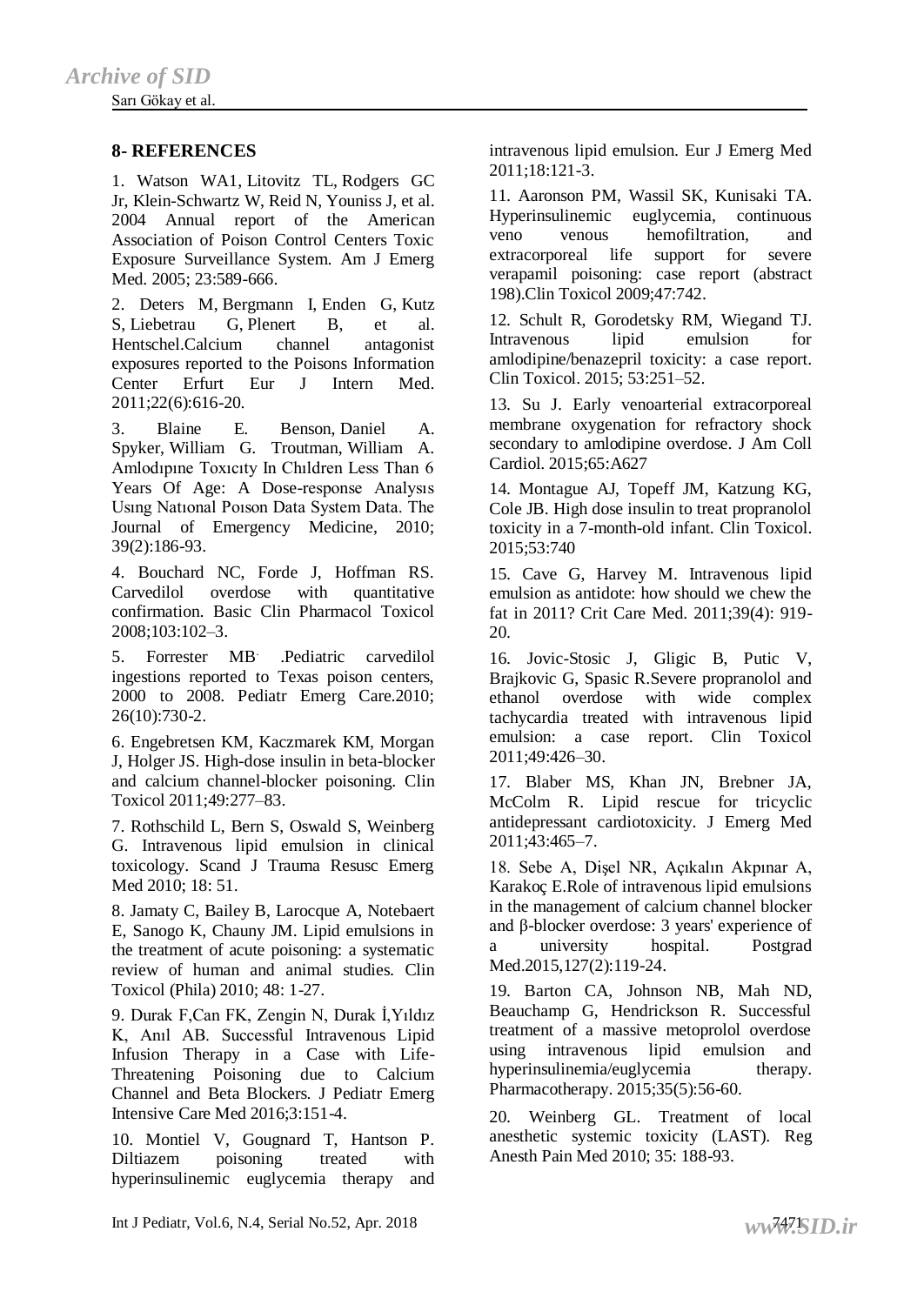# Two Cases of Calcium Channel Blocker and Beta Blocker Poisoning *[Archive of SID](www.sid.ir)*

| <b>Cited Literature</b> | Age      | Intoxicating agent       | Symptoms                                  | Dose and<br>duration of 20%<br>lipid                                      | Additional<br>treatments                            | Response to<br>Lipid              |
|-------------------------|----------|--------------------------|-------------------------------------------|---------------------------------------------------------------------------|-----------------------------------------------------|-----------------------------------|
| Durak et al. $(9)$      | 13 years | Carvedilol and verapamil | HypotensionBradycaria                     | $1.5$ ml/kg/min<br>infusion                                               | Calcium,<br>Glucagon,<br>Inotrops, HIE              | Present<br>(within 30<br>minutes) |
| Montiel et al. $(10)$   | 18 years | <b>Diltiazem</b>         | HypotensionTachycardiaRepsiratory failure | 1.5 ml/kg initial<br>loading; $0.25$<br>$ml/kg$ infusion<br>within 1 hour | Calcium, Inotrops,<br><b>HIE</b>                    | Present<br>(within 1 hour)        |
| Aaronson et al. (11)    | 15 years | Verapamil                | Arrythmia                                 | Not specified                                                             | ECMO, HIE                                           | None                              |
| Schult et al. (12)      | 12 years | Amlodipine / benazepril  | HypotensionComa                           | 100 ml loading                                                            | Not specified                                       | Not specified                     |
| Su(13)                  | 17 years | Amlodipine               | Bradycardia Hypotension                   | Not specified                                                             | Calcium, Inotrops,<br>HIE, Glucagon,<br><b>ECMO</b> | None                              |
| Montague et al. (14)    | 7 months | Propranolol              | Bradicardia HypotensionComa               | $1.5 \text{ ml/kg}$<br>infusion within 2<br>hours                         | <b>HIE</b>                                          | None                              |

#### **Table-1**: Pediatric Cases of Intravenous Lipid Emulsion Treatments for Calcium Channel Blocker and Beta Blocker Poisoning

HIE: Hyperinsulinemic Euglycemia; ECMO: Extracorporeal membrane oxygenation.